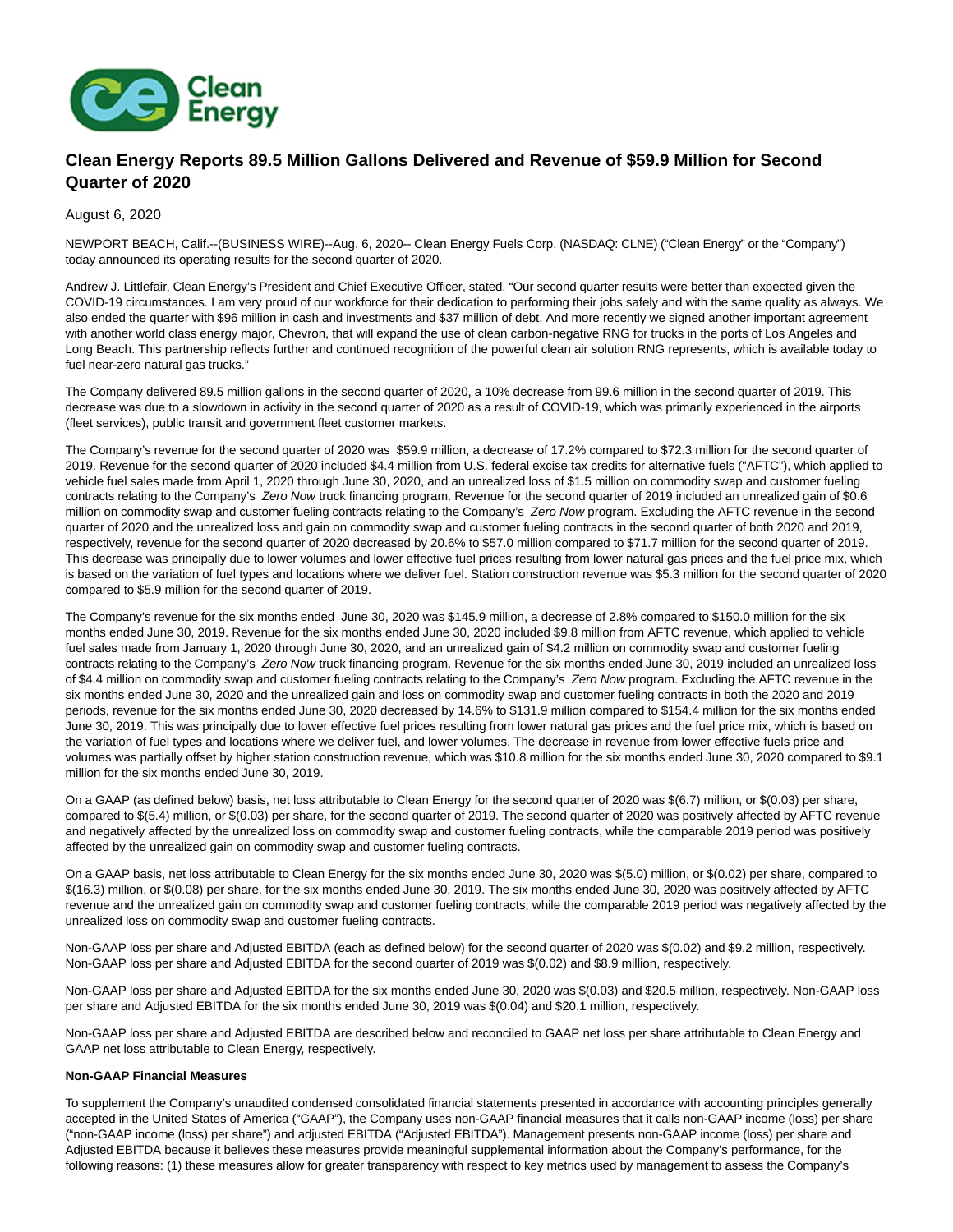operating performance and make financial and operational decisions; (2) these measures exclude the effect of items that management believes are not directly attributable to the Company's core operating performance and may obscure trends in the business; and (3) these measures are used by institutional investors and the analyst community to help analyze the Company's business. In future quarters, the Company may make adjustments for other expenditures, charges or gains to present non-GAAP financial measures that the Company's management believes are indicative of the Company's core operating performance.

Non-GAAP financial measures are limited as an analytical tool and should not be considered in isolation from, or as a substitute for, the Company's GAAP results. The Company expects to continue reporting non-GAAP financial measures, adjusting for the items described below (and/or other items that may arise in the future as the Company's management deems appropriate), and the Company expects to continue to incur expenses, charges or gains similar to the non-GAAP adjustments described below. Accordingly, unless expressly stated otherwise, the exclusion of these and other similar items in the presentation of non-GAAP financial measures should not be construed as an inference that these costs are unusual, infrequent or non-recurring. Non-GAAP income (loss) per share and Adjusted EBITDA are not recognized terms under GAAP and do not purport to be an alternative to GAAP income (loss), GAAP income (loss) per share or any other GAAP measure as an indicator of operating performance. Moreover, because not all companies use identical measures and calculations, the Company's presentation of non-GAAP income (loss) per share and Adjusted EBITDA may not be comparable to other similarly titled measures used by other companies.

## **Non-GAAP Income (Loss) Per Share**

Non-GAAP income (loss) per share, which the Company presents as a non-GAAP measure of its performance, is defined as net income (loss) attributable to Clean Energy Fuels Corp., plus stock-based compensation expense, plus (minus) loss (income) from equity method investments, and plus (minus) any loss (gain) from changes in the fair value of derivative instruments, the total of which is divided by the Company's weighted-average common shares outstanding on a diluted basis. The Company's management believes excluding non-cash expenses related to stock-based compensation provides useful information to investors regarding the Company's performance because of the varying available valuation methodologies, the volatility of the expense (which depends on market forces outside of management's control), the subjectivity of the assumptions and the variety of award types that a company can use, which may obscure trends in a company's core operating performance. Similarly, the Company believes excluding the non-cash results from equity method investments is useful to investors because these charges are not part of or representative of the core operations of the Company. In addition, the Company's management believes excluding the non-cash loss (gain) from changes in the fair value of derivative instruments is useful to investors because the valuation of the derivative instruments is based on a number of subjective assumptions, the amount of the loss or gain is derived from market forces outside of management's control, and the exclusion of these amounts enables investors to compare the Company's performance with other companies that do not use, or use different forms of, derivative instruments.

The table below shows GAAP and non-GAAP loss attributable to Clean Energy per share and also reconciles GAAP net loss attributable to Clean Energy to an adjusted net loss figure used in the calculation of non-GAAP loss per share:

|                                                                                                              |      | <b>Three Months Ended</b> | <b>June 30,</b> |             |      | <b>Six Months Ended</b><br><b>June 30,</b> |  |             |  |  |  |
|--------------------------------------------------------------------------------------------------------------|------|---------------------------|-----------------|-------------|------|--------------------------------------------|--|-------------|--|--|--|
| (in thousands, except share and per share data)                                                              | 2019 |                           |                 | 2020        |      | 2019                                       |  | 2020        |  |  |  |
| Net loss attributable to Clean Energy Fuels Corp.                                                            | ა    | (5,383)                   | -\$             | (6,736)     | S.   | $(16,329)$ \$                              |  | (5,032)     |  |  |  |
| Stock-based compensation                                                                                     |      | 918                       |                 | 760         |      | 2.164                                      |  | 1.814       |  |  |  |
| Loss from equity method investments                                                                          |      | 33                        |                 | 502         |      | 500                                        |  | 357         |  |  |  |
| Loss (gain) from change in fair value of derivative<br>instruments                                           |      | (582)                     |                 | 1,022       |      | 5,992                                      |  | (4,205)     |  |  |  |
| Adjusted (non-GAAP) net loss                                                                                 | \$   | (5,014)                   | \$              | (4, 452)    | S.   | $(7,673)$ \$                               |  | (7,066)     |  |  |  |
| Diluted weighted-average common shares outstanding<br>GAAP loss attributable to Clean Energy Fuels Corp. per |      | 204,653,723               |                 | 200,670,137 |      | 204,426,459                                |  | 202,831,346 |  |  |  |
| share                                                                                                        | \$   | $(0.03)$ \$               |                 | $(0.03)$ \$ |      | $(0.08)$ \$                                |  | (0.02)      |  |  |  |
| Non-GAAP loss attributable to Clean Energy Fuels Corp.<br>per share                                          | \$   | (0.02)                    | \$              | (0.02)      | - \$ | $(0.04)$ \$                                |  | (0.03)      |  |  |  |

## **Adjusted EBITDA**

Adjusted EBITDA, which the Company presents as a non-GAAP measure of its performance, is defined as net income (loss) attributable to Clean Energy, plus (minus) income tax expense (benefit), plus interest expense, minus interest income, plus depreciation and amortization expense, plus stock-based compensation expense, plus (minus) loss (income) from equity method investments, and plus (minus) any loss (gain) from changes in the fair value of derivative instruments. The Company's management believes Adjusted EBITDA provides useful information to investors regarding the Company's performance for the same reasons discussed above with respect to non-GAAP income (loss) per share. In addition, management internally uses Adjusted EBITDA to determine elements of executive and employee compensation.

The table below shows Adjusted EBITDA and also reconciles this figure to GAAP net loss attributable to Clean Energy:

|                                                   |  | <b>Three Months Ended</b> | <b>June 30.</b> |         | <b>Six Months Ended</b><br><b>June 30.</b> |           |      |         |  |  |  |
|---------------------------------------------------|--|---------------------------|-----------------|---------|--------------------------------------------|-----------|------|---------|--|--|--|
| (in thousands, except share and per share data)   |  | 2019                      |                 | 2020    |                                            | 2019      | 2020 |         |  |  |  |
| Net loss attributable to Clean Energy Fuels Corp. |  | (5,383)                   |                 | (6,736) |                                            | (16, 329) | \$   | (5,032) |  |  |  |
| Income tax expense                                |  | 66                        |                 | 78      |                                            | 126       |      | 156     |  |  |  |
| Interest expense                                  |  | 1.842                     |                 | 1.841   |                                            | 3.733     |      | 4,051   |  |  |  |
| Interest income                                   |  | (567)                     |                 | (273)   |                                            | (1, 147)  |      | (654)   |  |  |  |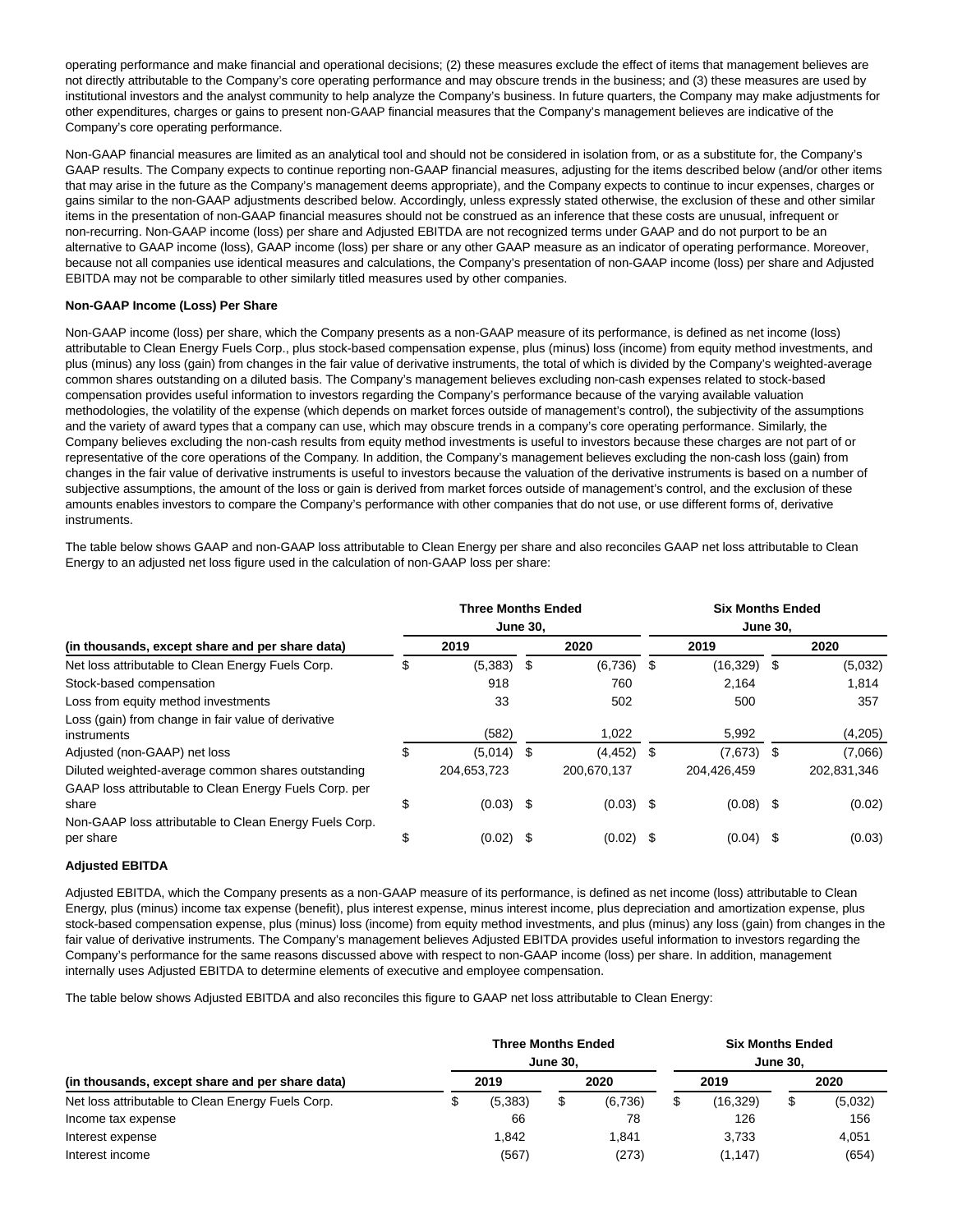| Depreciation and amortization                                   | 12.605 | 12.050 |       | 25.084 |  | 23.974  |  |  |
|-----------------------------------------------------------------|--------|--------|-------|--------|--|---------|--|--|
| Stock-based compensation                                        | 918    | 760    | 2.164 |        |  | 1,814   |  |  |
| Loss from equity method investments                             | 33     | 502    |       | 500    |  | 357     |  |  |
| Loss (gain) from change in fair value of derivative instruments | (582)  | 1.022  |       | 5.992  |  | (4,205) |  |  |
| <b>Adjusted EBITDA</b>                                          | 8.932  | 9.244  |       | 20.123 |  | 20.461  |  |  |

## **Definition of "Gallons Delivered"**

The Company defines "gallons delivered" as its gallons sold as compressed natural gas ("CNG") and liquefied natural gas ("LNG"), along with its gallons associated with providing operations and maintenance services, in each case delivered to its customers in the applicable period, plus the Company's proportionate share of gallons delivered by joint ventures in the applicable period. RNG sold as vehicle fuel, is sold under the brand name Redeem™ and is included in the CNG or LNG amounts as applicable based on the form in which it was sold.

The table below shows gallons delivered for the three and six months ended June 30, 2019 and 2020:

|                                        | <b>Three Months Ended</b><br><b>June 30.</b> |      | <b>Six Months Ended</b><br><b>June 30.</b> |       |  |
|----------------------------------------|----------------------------------------------|------|--------------------------------------------|-------|--|
| <b>Gallons Delivered (in millions)</b> | 2019                                         | 2020 | 2019                                       | 2020  |  |
| <b>CNG</b>                             | 83.8                                         | 73.6 | 162.3                                      | 157.7 |  |
| <b>LNG</b>                             | 15.8                                         | 15.9 | 32.5                                       | 31.1  |  |
| Total                                  | 99.6                                         | 89.5 | 194.8                                      | 188.8 |  |

### **Sources of Revenue**

The following table shows the Company's sources of revenue for the three and six months ended June 30, 2019 and 2020:

| Revenue (in millions)      |  | <b>Three Months Ended</b><br><b>June 30,</b> |      |      |    |       | <b>Six Months Ended</b><br><b>June 30,</b> |       |  |  |  |
|----------------------------|--|----------------------------------------------|------|------|----|-------|--------------------------------------------|-------|--|--|--|
|                            |  | 2019                                         |      | 2020 |    | 2019  |                                            | 2020  |  |  |  |
| Volume-related (1)         |  | 66.3                                         | - \$ | 50.2 | \$ | 140.8 | \$                                         | 125.3 |  |  |  |
| Station construction sales |  | 5.9                                          |      | 5.3  |    | 9.1   |                                            | 10.8  |  |  |  |
| AFTC <sup>(2)</sup>        |  |                                              |      | 4.4  |    |       |                                            | 9.8   |  |  |  |
| Other                      |  | 0.1                                          |      |      |    | 0.1   |                                            |       |  |  |  |
| Total revenue              |  | 72.3                                         |      | 59.9 |    | 150.0 |                                            | 145.9 |  |  |  |

(1) For the three and six months ended June 30, 2020, volume-related revenue includes an unrealized gain (loss) from the change in fair value of commodity swap and customer fueling contracts of \$(1.5) million and \$4.2 million, respectively. For the three and six months ended June 30, 2019, volume-related revenue includes an unrealized gain (loss) from the change in fair value of commodity swap and customer contracts of \$0.6 million and \$(4.4) million, respectively.

(2) In 2019, we recognized AFTC revenue for the vehicle fuel we sold in 2018 and 2019 in the three months ended December 31, 2019.

### **2020 Outlook**

\_\_\_\_\_\_\_\_\_\_\_\_\_\_\_\_\_\_\_\_\_\_\_\_

We revised our 2020 outlook on May 7, 2020 (the "revised 2020 outlook") due to the evolving uncertainties surrounding the impact of the COVID-19 pandemic on the economy, and to our company, as well as the volatility in oil markets. During the second quarter of 2020, we saw an overall decline in volumes of 10% compared to the same period in 2019, principally around airports and transit authorities with year-over-year declines ranging from 25% to 45%, with refuse and over-the-road trucking growing between 2% and 7%. Our revised 2020 outlook assumed the overall declining volumes would extend through June 30, 2020 with a gradual recovery going into the third quarter of 2020 toward flat to low single digit percentage overall volume increases on a year-over-year basis. While we believe the overall volume decline curve hit bottom during the second quarter and has flattened out exiting the second quarter, the effects of the COVID-19 pandemic have been prolonged further than our revised 2020 outlook contemplated. We now assume such prolonged impact of COVID-19 will delay and flatten the curve of the gradual recovery we contemplated in our revised 2020 outlook. This will also delay and flatten the recovery of AFTC eligible volumes, AFTC revenue and volume related gross profit margins on those sectors experiencing the effects of the prolonged economic slowdown. However, we have also experienced lower operating expenses than what was contemplated in our revised 2020 outlook due to lower spending as a result of reduced business activities. We expect this trend of lower spending to continue, which will help mitigate the prolonged reduction in gross profit margins associated with prolonged year-over-year declines in our overall volume. We also recorded a \$2.5 million station asset disposal gain during the second quarter, which helped mitigate the negative impact of COVID-19 on our 2020 financial results. We believe the lower gross profit margins from lower volumes can be sufficiently mitigated by our continued lower operating expenses and the station asset disposal gain, such that we are not changing our revised 2020 outlook for our GAAP net loss or Adjusted EBITDA at this time. As such, our GAAP net income (loss) for 2020 is still expected to be approximately a loss of \$11.0 million, assuming no unrealized gains or losses on commodity swap and customer fueling contracts. Changes in diesel and natural gas market conditions resulting in unrealized gains or losses on the Company's commodity swap contracts could significantly impact the Company's estimated GAAP net income for 2020. Adjusted EBITDA for 2020 is still expected to be approximately \$45.0 million. These expectations also exclude the impact of any acquisitions, divestitures, transactions or other extraordinary events including a deterioration in or lack of any recovery from the COVID-19 pandemic. Additionally, the expectations regarding 2020 Adjusted EBITDA assume the calculation of this non-GAAP financial measure in the same manner as described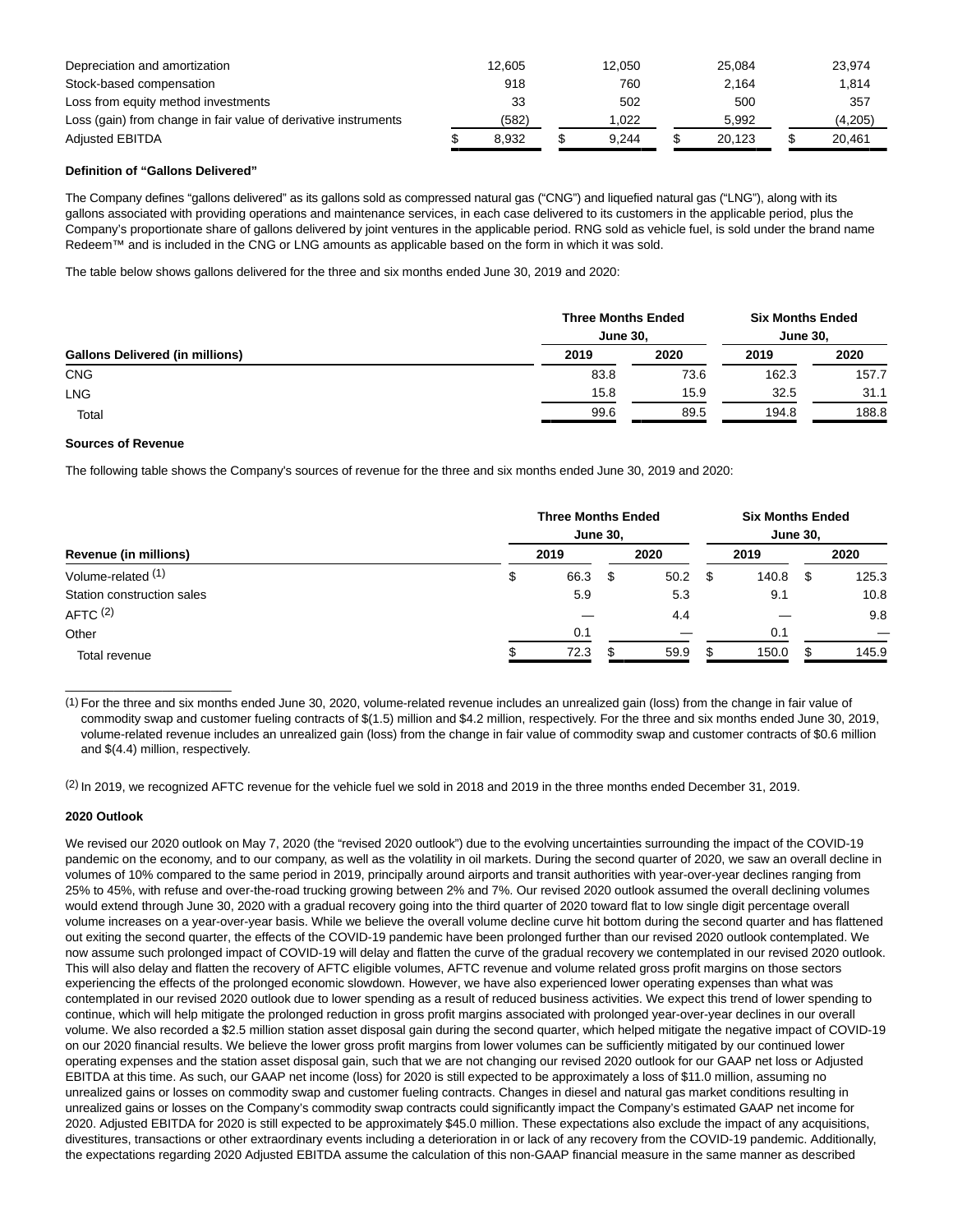above and without adjustments for any other items that may arise during 2020 and that management deems appropriate to exclude. These expectations are forward-looking statements and are qualified by the statement under "Safe Harbor Statement" below.

| (in thousands)                                                  |  | 2020 Outlook |  |  |
|-----------------------------------------------------------------|--|--------------|--|--|
| GAAP Net income (loss) attributable to Clean Energy Fuels Corp. |  | (11,000)     |  |  |
| Income tax expense (benefit)                                    |  |              |  |  |
| Interest expense                                                |  | 5,500        |  |  |
| Interest income                                                 |  | (2,000)      |  |  |
| Depreciation and amortization                                   |  | 48,500       |  |  |
| Stock-based compensation                                        |  | 4.000        |  |  |
| Loss (income) from equity method investments                    |  |              |  |  |
| Loss (gain) from change in fair value of derivative instruments |  |              |  |  |
| <b>Adjusted EBITDA</b>                                          |  | 45.000       |  |  |

#### **Today's Conference Call**

The Company will host an investor conference call today at 4:30 p.m. Eastern time (1:30 p.m. Pacific). Investors interested in participating in the live call can dial 1.877.407.4018 from the U.S. and international callers can dial 1.201.689.8471. A telephone replay will be available approximately two hours after the call concludes through Sunday, September 6, 2020, by dialing 1.844.512.2921 from the U.S., or 1.412.317.6671 from international locations, and entering Replay Pin Number 13706388. There also will be a simultaneous, live webcast available on the Investor Relations section of the Company's web site at [www.cleanenergyfuels.com,](https://cts.businesswire.com/ct/CT?id=smartlink&url=http%3A%2F%2Fwww.cleanenergyfuels.com&esheet=52262718&newsitemid=20200806005884&lan=en-US&anchor=www.cleanenergyfuels.com&index=1&md5=ae0f2c9c3c8aba4c3dbd090d034712df) which will be available for replay for 30 days.

#### **About Clean Energy Fuels Corp.**

Clean Energy Fuels Corp. is North America's leading provider of the cleanest fuel for the transportation market. Through its sales of Redeem™ renewable natural gas (RNG), which is derived from biogenic methane produced by the breakdown of organic waste, Clean Energy helps thousands of vehicles, from airport shuttles to city buses to waste and heavy-duty trucks, to reduce their amount of climate-harming greenhouse gas by at least 70% and up to 300% depending on the RNG feedstock. Clean Energy can deliver Redeem through compressed natural gas (CNG) and liquefied natural gas (LNG) to its network of approximately 550 fueling stations across the U.S. and Canada. Clean Energy builds and operates CNG and LNG fueling stations for the transportation market, owns natural gas liquefaction facilities in California and Texas, and transports bulk CNG and LNG to non-transportation customers around the U.S. For more information, visi[t www.CleanEnergyFuels.com.](https://cts.businesswire.com/ct/CT?id=smartlink&url=http%3A%2F%2Fwww.CleanEnergyFuels.com&esheet=52262718&newsitemid=20200806005884&lan=en-US&anchor=www.CleanEnergyFuels.com&index=2&md5=2363ebbcb7e0010273b190086c9f02ed)

#### **Safe Harbor Statement**

This press release contains forward-looking statements within the meaning of Section 27A of the Securities Act of 1933, as amended, and Section 21E of the Securities Exchange Act of 1934, as amended, including statements about, among other things, the Company's outlook for fiscal 2020, the expected impact of the COVID-19 pandemic on the Company's business, including volumes delivered, and liquidity, and the effect, if any, of the foregoing on the Company's performance, financial condition and ability to execute its strategic initiatives.

Forward-looking statements are statements other than historical facts and relate to future events or circumstances or the Company's future performance, and they are based on the Company's current assumptions, expectations and beliefs concerning future developments and their potential effect on the Company and its business. As a result, actual results, performance or achievements and the timing of events could differ materially from those anticipated in or implied by these forward-looking statements as a result of many factors including, among others: the COVID-19 pandemic and the measures taken to prevent its spread and the related impact on our operations, liquidity and financial condition; the Company's history of net losses and the possibility the Company incurs additional net losses in the future; the willingness of fleets and other consumers to adopt natural gas as a vehicle fuel, and the rate and level of any such adoption; future supply, demand, use and prices of crude oil, gasoline, diesel, natural gas, and other vehicle fuels, including overall levels of and volatility in these factors; natural gas vehicle and engine cost, fuel usage, availability, quality, safety, convenience, design, performance and residual value, as well as operator perception with respect to these factors, in general and in the Company's key customer markets, including heavy-duty trucking; the Company's ability to execute its Zero Now truck financing program, a key strategic initiative related to the market for natural gas heavy-duty trucks, and the effect of this initiative on the Company's business, prospects, performance and liquidity; the Company's ability to capture a substantial share of the market for alternative vehicle fuels and vehicle fuels generally and otherwise compete successfully in these markets, including in the event of improvements in or perceived advantages of non-natural gas vehicle fuels or engines powered by these fuels or other competitive developments; the availability of environmental, tax and other government regulations, programs and incentives that promote natural gas, such as AFTC, or other alternatives as a vehicle fuel, including long-standing support for gasoline- and dieselpowered vehicles and growing support for electric and hydrogen-powered vehicles that could result in programs or incentives that favor these or other vehicles or vehicle fuels over natural gas; future availability of capital, which may include equity or debt financing, in the amounts and at the times needed to fund any growth in the Company's business and the repayment of its debt obligations (whether at or before their due dates) or other expenditures, as well as the terms and other effects of any such capital-raising transaction; the effect of, or potential for changes to greenhouse gas emissions requirements or other environmental regulations applicable to vehicles powered by gasoline, diesel, natural gas or other vehicle fuels and crude oil and natural gas fueling, drilling, production, transportation or use; the Company's ability to manage and grow its RNG business, including its ability to continue to receive revenue from sales of tradable credits the Company generates by selling conventional and renewable natural gas as vehicle fuel and the effect of any increase in competition for RNG supply; the Company's ability to manage and grow its business of transporting and selling CNG for non-vehicle purposes via virtual natural gas pipelines and interconnects; the Company's ability to accurately predict natural gas vehicle fuel demand in the geographic and customer markets in which it operates and effectively calibrate its strategies, timing and levels of investments to be consistent with this demand; the Company's ability to recognize the anticipated benefits of its CNG and LNG fueling station network; construction, permitting and other factors that could cause delays or other problems at station construction projects; the Company's ability to manage the safety and environmental risks inherent in its operations; the Company's compliance with all applicable government regulations; the Company's ability to execute and realize the intended benefits of any acquisitions, divestitures, investments or other strategic relationships or transactions; and general political, regulatory, economic and market conditions.

The forward-looking statements made in this press release speak only as of the date of this press release and the Company undertakes no obligation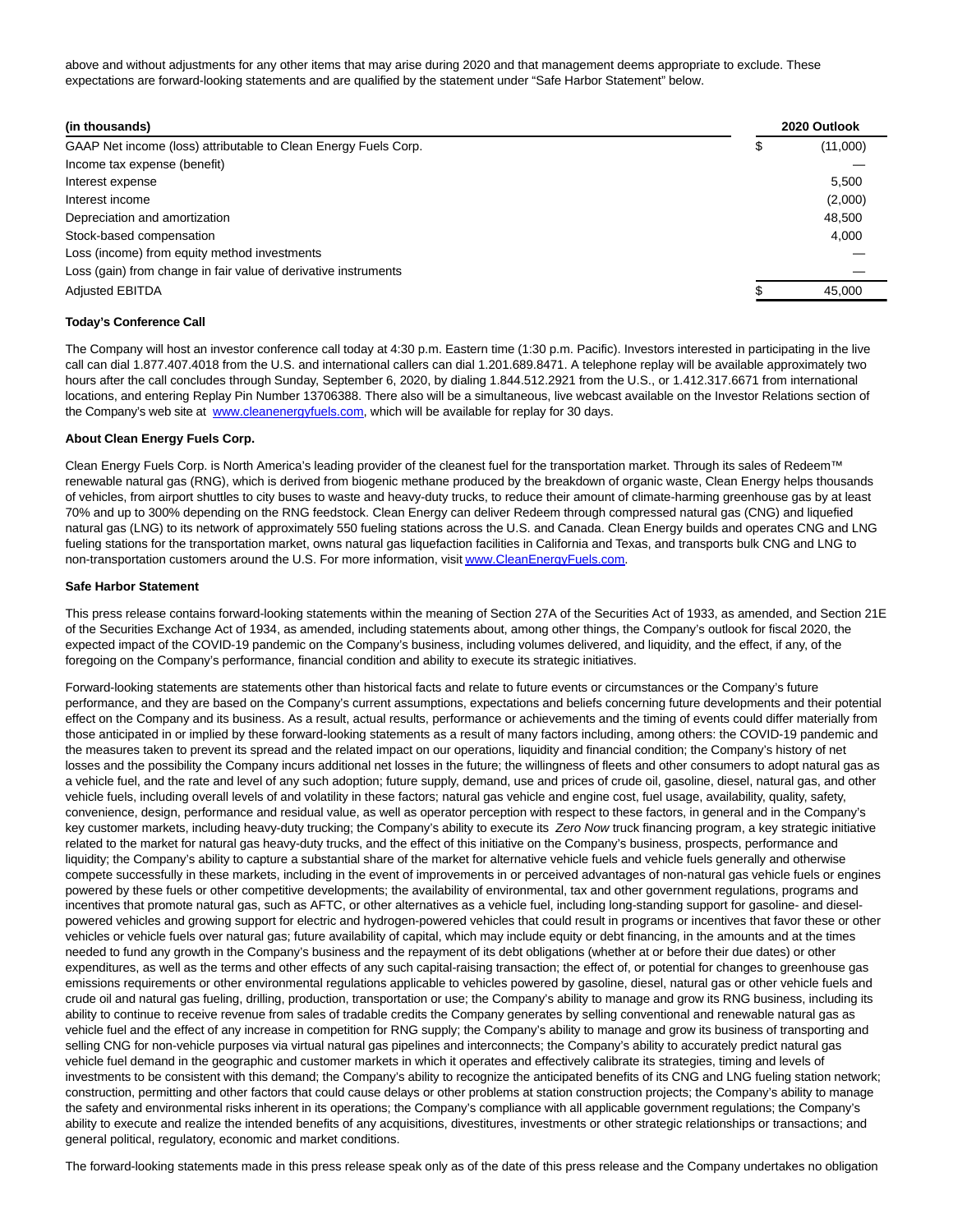to update publicly such forward-looking statements to reflect subsequent events or circumstances, except as otherwise required by law. The Company's periodic reports filed with the Securities and Exchange Commission [\(www.sec.gov\),](https://cts.businesswire.com/ct/CT?id=smartlink&url=http%3A%2F%2Fwww.sec.gov&esheet=52262718&newsitemid=20200806005884&lan=en-US&anchor=www.sec.gov&index=3&md5=349c94910da73dc8ea6dadbd790b2686) including its Quarterly Report on Form 10-Q for the quarter ended March 31, 2020 filed with the Securities and Exchange Commission on May 7, 2020, contain additional information about these and other risk factors that may cause actual results to differ materially from the forward-looking statements contained in this press release, and such risk factors may be amended, supplemented or superseded from time to time by other reports the Company files with the Securities and Exchange Commission.

## **Clean Energy Fuels Corp. and Subsidiaries**

#### **Condensed Consolidated Balance Sheets**

## **(In thousands, except share and per share data; Unaudited)**

|                                                                                                            | December 31, |            | <b>June 30,</b> |            |
|------------------------------------------------------------------------------------------------------------|--------------|------------|-----------------|------------|
|                                                                                                            |              | 2019       |                 | 2020       |
| <b>Assets</b>                                                                                              |              |            |                 |            |
| Current assets:                                                                                            |              |            |                 |            |
| Cash, cash equivalents and current portion of restricted cash                                              | \$           | 49,222     | \$              | 79,171     |
| Short-term investments                                                                                     |              | 56,929     |                 | 16,529     |
| Accounts receivable, net of allowance of \$2,412 and \$2,187 as of December 31, 2019 and June 30, 2020,    |              |            |                 |            |
| respectively                                                                                               |              | 61,760     |                 | 48,141     |
| Other receivables                                                                                          |              | 84,898     |                 | 17,363     |
| Inventory                                                                                                  |              | 29,874     |                 | 29,503     |
| Prepaid expenses and other current assets                                                                  |              | 11,109     |                 | 11,862     |
| Derivative assets, related party                                                                           |              |            |                 | 2,861      |
| Total current assets                                                                                       |              | 293,792    |                 | 205,430    |
| Operating lease right-of-use assets                                                                        |              | 28,627     |                 | 27,254     |
| Land, property and equipment, net                                                                          |              | 323,912    |                 | 306,179    |
| Long-term portion of restricted cash                                                                       |              | 4,000      |                 | 4,000      |
| Notes receivable and other long-term assets, net                                                           |              | 31,622     |                 | 28,923     |
| Long-term portion of derivative assets, related party                                                      |              | 3,270      |                 | 6,882      |
| Investments in other entities                                                                              |              | 26,305     |                 | 25,246     |
| Goodwill                                                                                                   |              | 64,328     |                 | 64,328     |
| Intangible assets, net                                                                                     |              | 1,229      |                 | 795        |
| <b>Total assets</b>                                                                                        | \$           | 777,085    | \$              | 669,037    |
| <b>Liabilities and Stockholders' Equity</b>                                                                |              |            |                 |            |
| Current liabilities:                                                                                       |              |            |                 |            |
| Current portion of debt                                                                                    | \$           | 56,013     | \$              | 6,043      |
| Current portion of finance lease obligations                                                               |              | 615        |                 | 745        |
| Current portion of operating lease obligations                                                             |              | 3,359      |                 | 3,600      |
| Accounts payable                                                                                           |              | 27,376     |                 | 15,759     |
| <b>Accrued liabilities</b>                                                                                 |              | 67,697     |                 | 48,148     |
| Deferred revenue                                                                                           |              | 7,338      |                 | 4,890      |
| Derivative liabilities, related party                                                                      |              | 164        |                 |            |
| <b>Total current liabilities</b>                                                                           |              | 162,562    |                 | 79,185     |
| Long-term portion of debt                                                                                  |              | 32,872     |                 | 30,499     |
| Long-term portion of finance lease obligations                                                             |              | 2,715      |                 | 2,908      |
| Long-term portion of operating lease obligations                                                           |              | 26,206     |                 | 24,361     |
| Other long-term liabilities                                                                                |              | 9,701      |                 | 4,703      |
| <b>Total liabilities</b>                                                                                   |              | 234,056    |                 | 141,656    |
| Commitments and contingencies                                                                              |              |            |                 |            |
| Stockholders' equity:                                                                                      |              |            |                 |            |
| Preferred stock, \$0.0001 par value. 1,000,000 shares authorized; no shares issued and outstanding         |              |            |                 |            |
| Common stock, \$0.0001 par value. 304,000,000 shares authorized; 204,723,055 shares and 199,506,780 shares |              |            |                 |            |
| issued and outstanding as of December 31, 2019 and June 30, 2020, respectively                             |              | 20         |                 | 20         |
| Additional paid-in capital                                                                                 |              | 1,203,186  |                 | 1,193,197  |
| Accumulated deficit                                                                                        |              | (668, 232) |                 | (673, 264) |
| Accumulated other comprehensive loss                                                                       |              | (1, 566)   |                 | (2, 475)   |
| Total Clean Energy Fuels Corp. stockholders' equity                                                        |              | 533,408    |                 | 517,478    |
| Noncontrolling interest in subsidiary                                                                      |              | 9,621      |                 | 9,903      |
| Total stockholders' equity                                                                                 |              | 543,029    |                 | 527,381    |